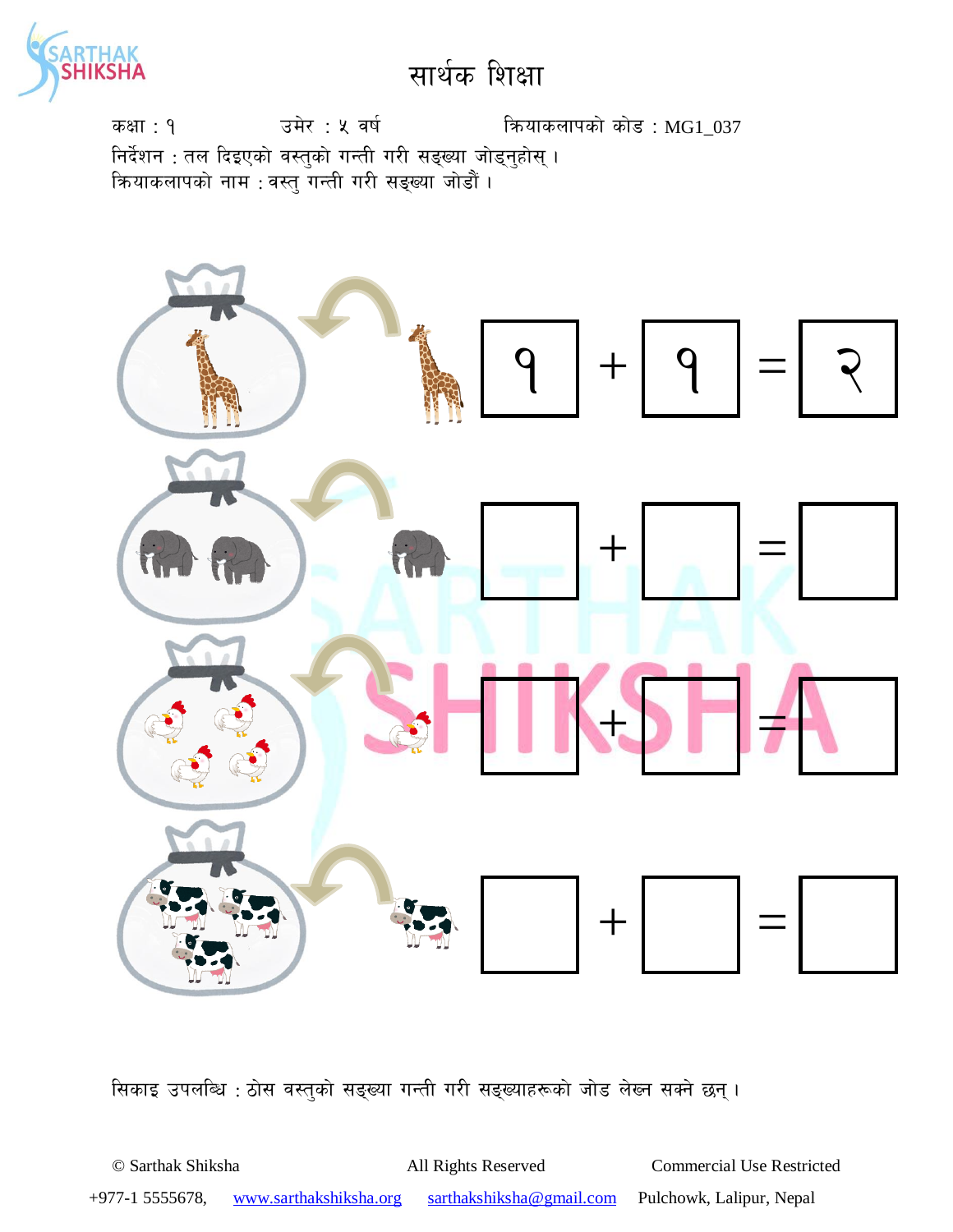

कक्षा : १  $\overline{3}$  उमेर : ५ वर्ष स्वियाकलापको कोड : MG1\_038 निर्देशन : तल दिइएको वस्तुको गन्ती गरी सङ्ख्या जोड्नुहोस् । क्रियाकलापको नाम : वस्तु गन्ती गरी सङ्ख्या जोडौं ।



सिकाइ उपलब्धि : ठोस वस्तुको सङ्ख्या गन्ती गरी सङ्ख्याहरूको जोड लेख्न सक्ने छन्।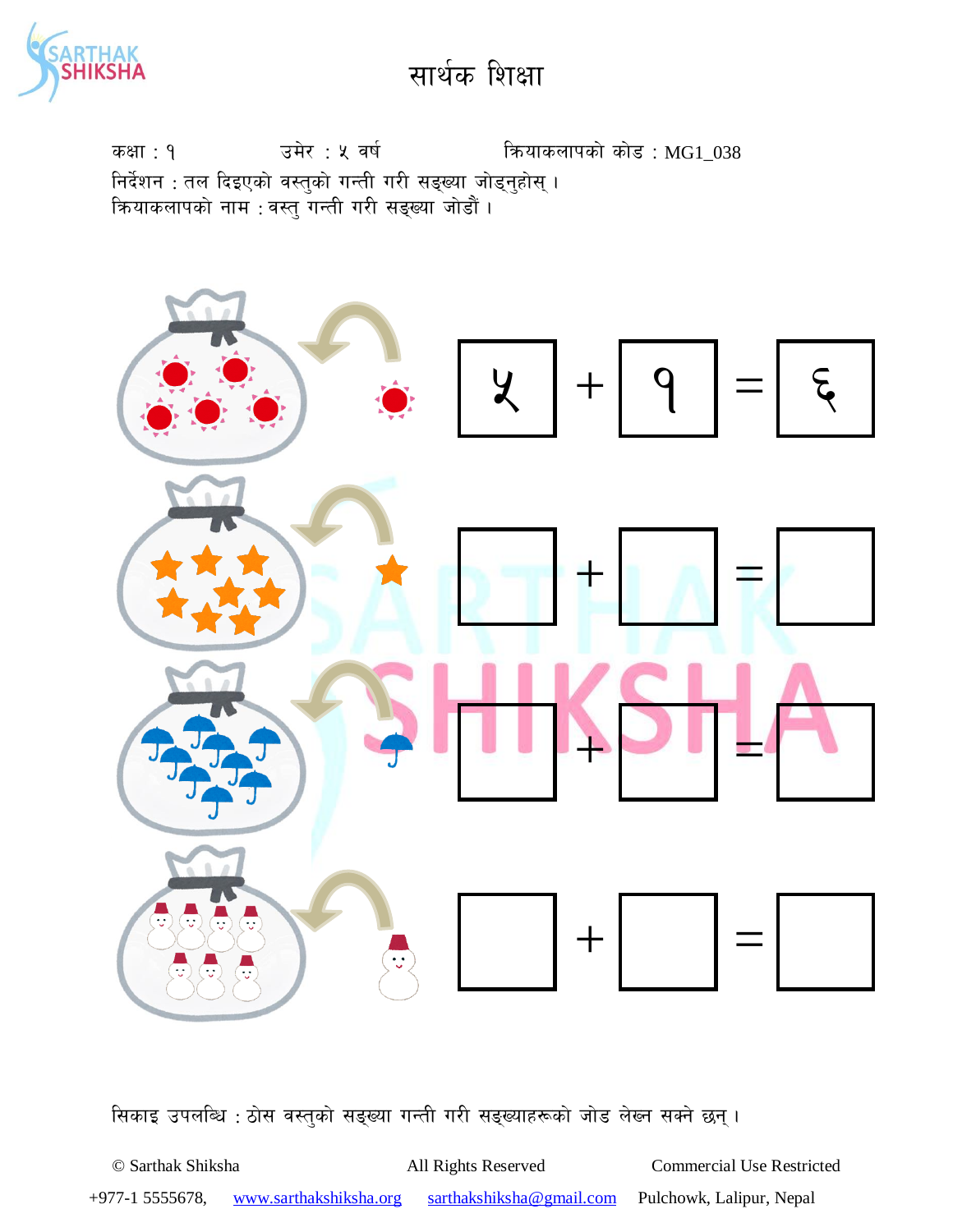

कक्षा: १  $\overline{39}$  उमेर : ५ वर्ष स्वियाकलापको कोड : MG1\_039 निर्देशन : तल दिइएको वस्तुको गन्ती गरी सङ्ख्या जोड्नुहोस् । क्रियाकलापको नाम : वस्तु गन्ती गरी सङ्ख्या जोडौं ।



सिकाइ उपलब्धि : ठोस वस्तुको सङ्ख्या गन्ती गरी सङ्ख्याहरूको जोड लेख्न सक्ने छन् ।

© Sarthak Shiksha All Rights Reserved Commercial Use Restricted +977-1 5555678, www.sarthakshiksha.org sarthakshiksha@gmail.com Pulchowk, Lalipur, Nepal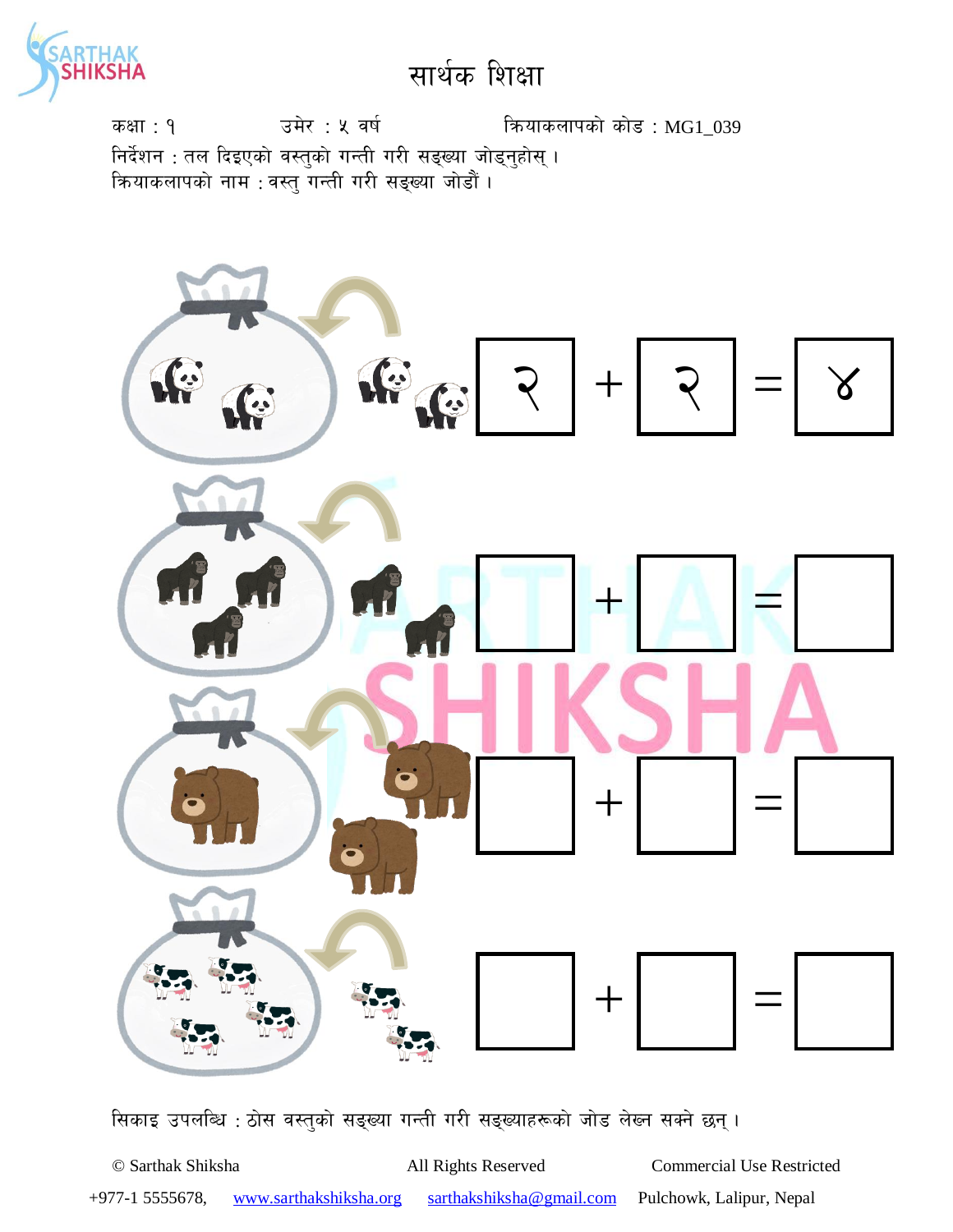

कक्षा: १  $\frac{1}{2}$  उमेर: ५ वर्ष स्वियाकलापको कोड: MG1\_040 निर्देशन : तल दिइएको वस्तुको गन्ती गरी सङ्ख्या जोड्नुहोस् । क्रियाकलापको नाम : वस्तु गन्ती गरी सङ्ख्या जोडौं ।



सिकाइ उपलब्धि : ठोस वस्तुको सङ्ख्या गन्ती गरी सङ्ख्याहरूको जोड लेख्न सक्ने छन् ।

© Sarthak Shiksha All Rights Reserved Commercial Use Restricted +977-1 5555678, www.sarthakshiksha.org sarthakshiksha@gmail.com Pulchowk, Lalipur, Nepal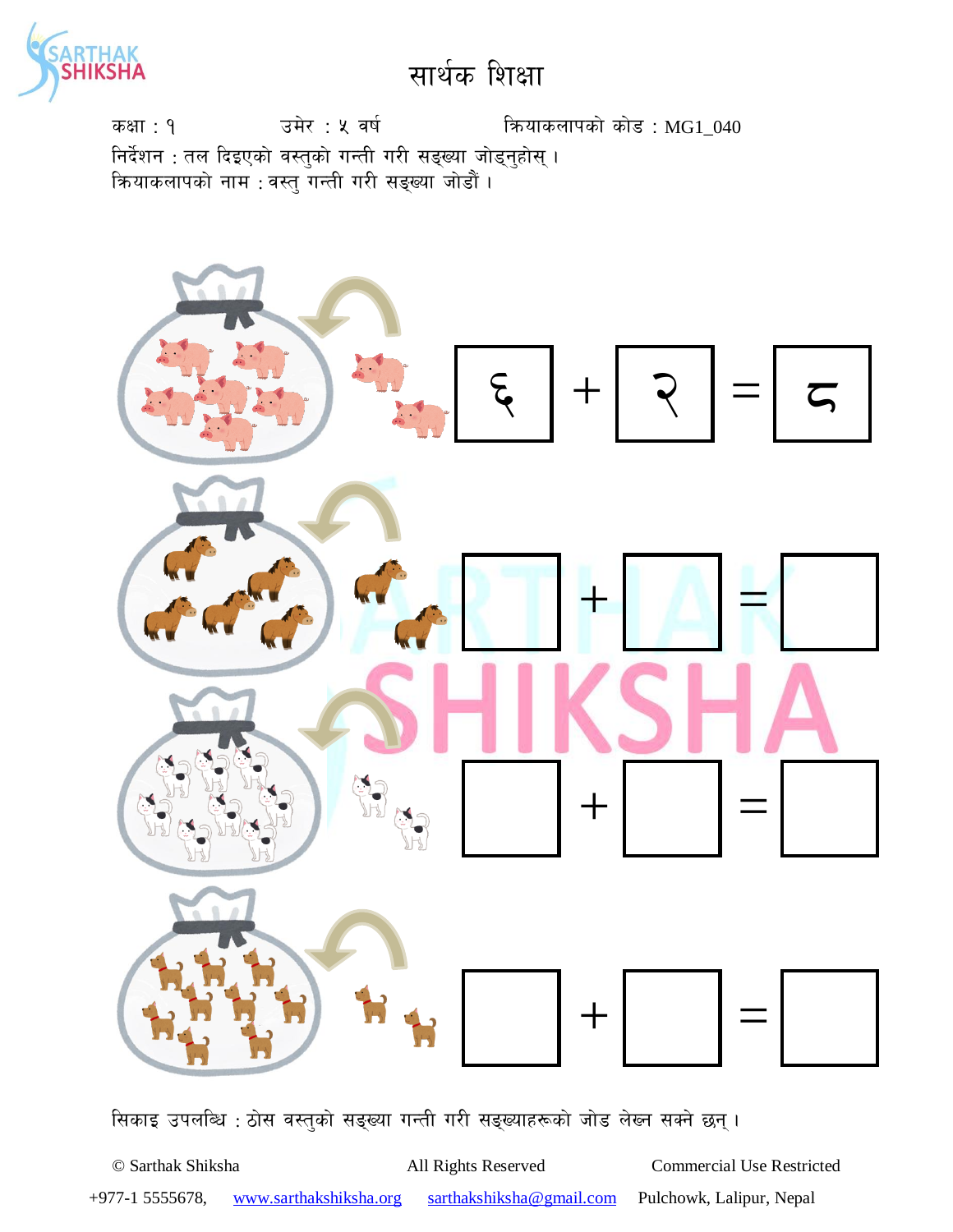

कक्षा: १  $\frac{1}{2}$  उमेर : ५ वर्ष स्वियाकलापको कोड : MG1\_041 निर्देशन : तल दिइएको वस्तुको गन्ती गरी सङ्ख्या जोड्नुहोस् । क्रियाकलापको नाम : वस्तु गन्ती गरी सङ्ख्या जोडौं ।



सिकाइ उपलब्धि : ठोस वस्तुको सङ्ख्या गन्ती गरी सङ्ख्याहरूको जोड लेख्न सक्ने छन् ।

© Sarthak Shiksha All Rights Reserved Commercial Use Restricted +977-1 5555678, www.sarthakshiksha.org sarthakshiksha@gmail.com Pulchowk, Lalipur, Nepal